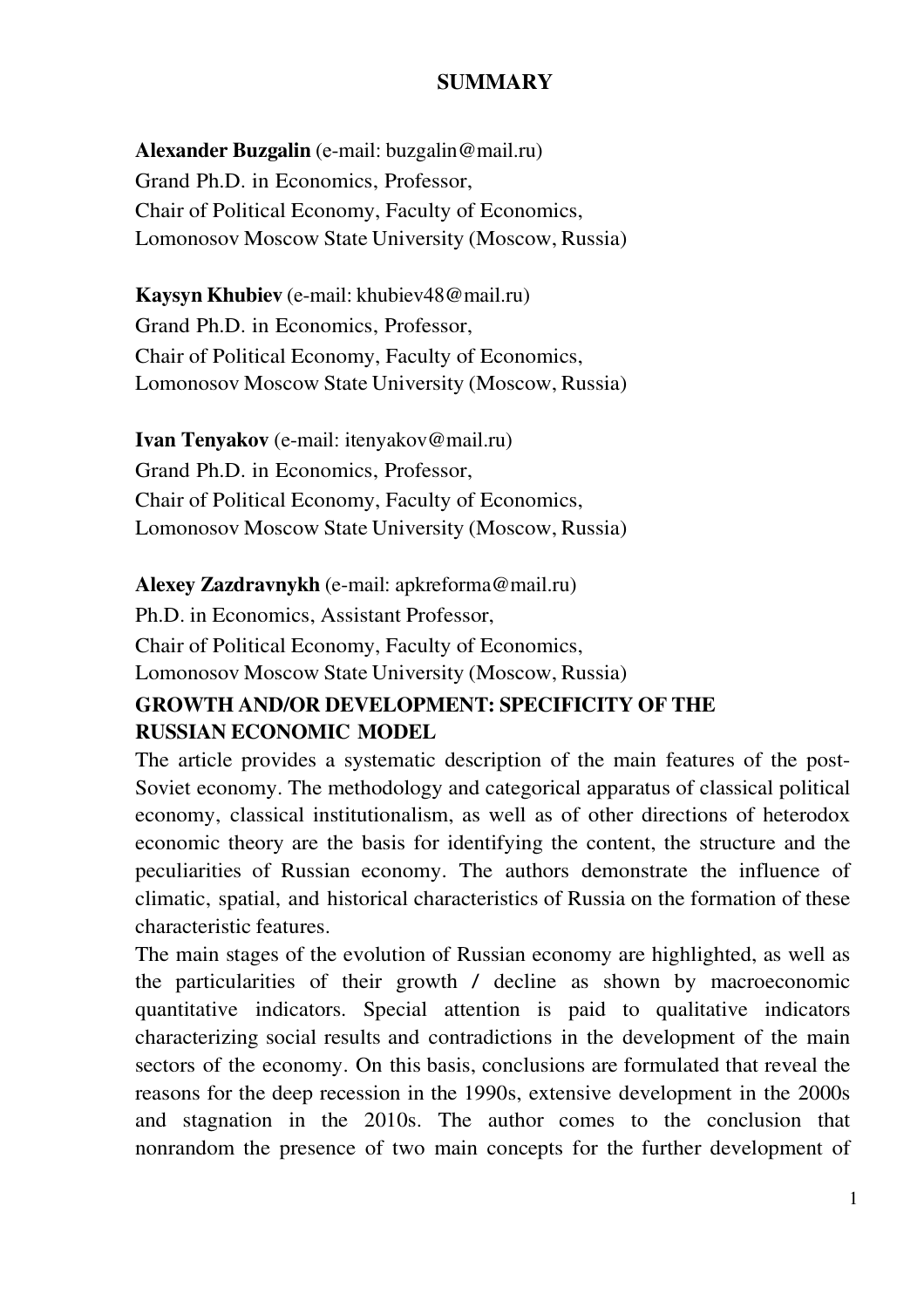Russia – a neoliberal concept and a concept focused on en- hancing social regulation and social orientation of development (and not just economic growth) – is not accidental.

**Keywords:** Russian economy, growth, socially oriented development, political economy.

### **Eduard Sobolev** (e-mail: edsobol@rambler.ru)

Grand Ph.D. in Economics, Leading Researcher,

Institute of Economics, Russian Academy of Sciences (Moscow, Russia)

## **THE VALUE ASPECT OF HUMAN DEVELOPMENT IN RUSSIA**

The article examines how the moral values inherent to human-oriented economy are being shaped in actual Russian society.

For this purpose, the author analyzes the peculiarities and contradictions of the value aspect that were characteristic of the national human potential during the Soviet period as compared to the values of modern Russians.

An assessment is made of feasibility and prospects for partial regeneration of the Soviet value system including non-acquisitiveness, disapproval of social inequality, respect for education, and striving for challenging job.

**Keywords:** Soviet value system, labor motivation, human potential, national identity, income inequality, post-industrial values.

#### **Svetlana Kozlova** (e-mail: svk1020@mail.ru)

Grand Ph.D. in Economics, Leading Researcher,

Head of the Sector of Institutions and Mechanisms for Public Administration, Institute of Economics of the Russian Academy of Sciences (Moscow, Russia)

# **IMPROVEMENT OF METHODOLOGICAL APPROACHES TO ASSESSING THE EFFICIENCY OF PUBLIC (MUNICIPAL) PROPERTY MANAGEMENT**

The article presents the results of a comprehensive analysis of methodological documents on assessing the effectiveness of state and municipal property management, adopted in 2020. The purpose of this study was to consider innovations in the field of state (municipal) property management, and to identify some potential risks, in order to minimize them at the stage of implementation of new mechanisms by public administration.

**Keywords:** management of state property, management of municipal property, efficiency of public administration, assessment of the effectiveness of public administration.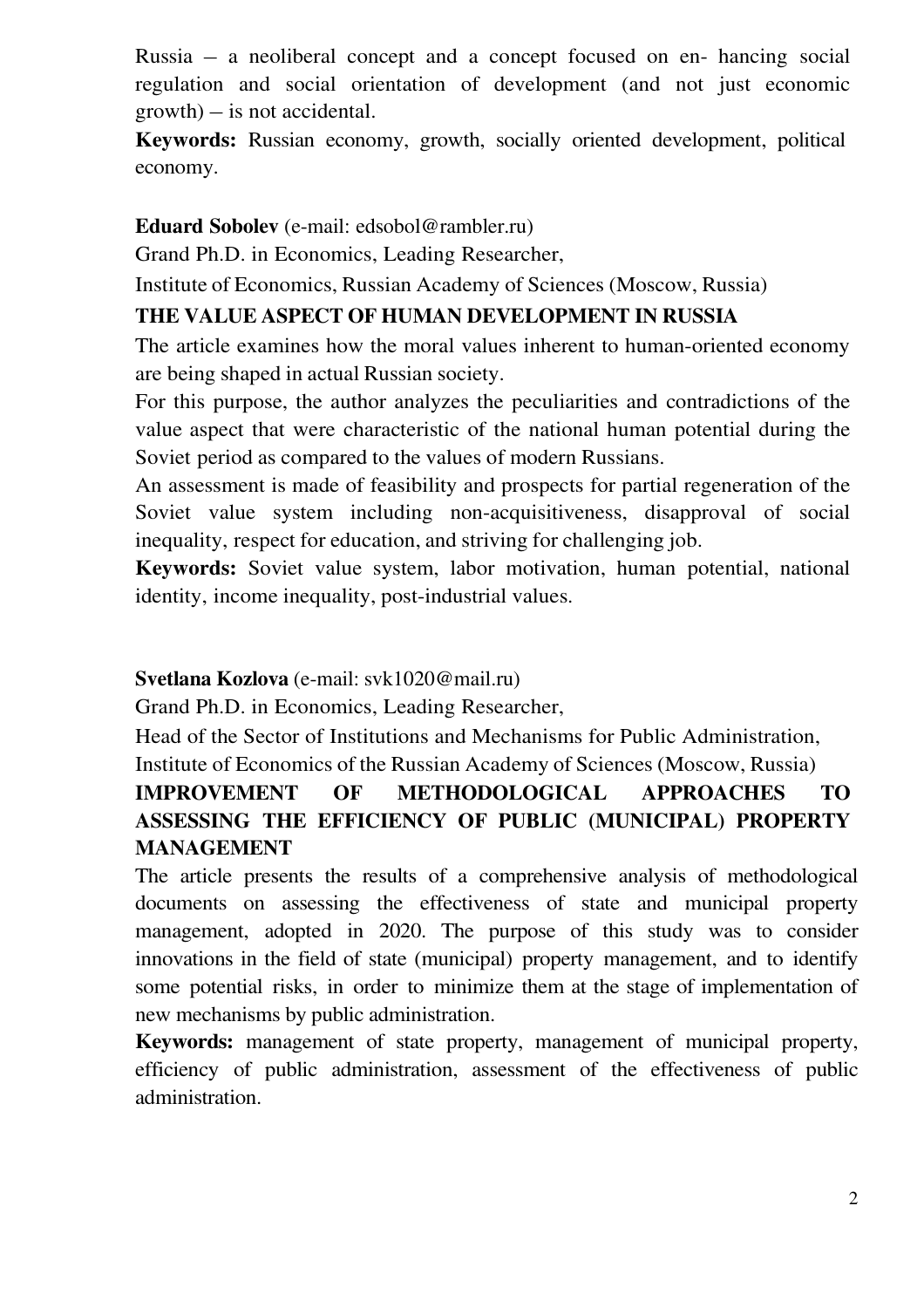**Evgeniy Trifonov** (е-mail: peopleproperty@mail.ru)

Ph.D. in Economics, Associate Professor,

Department of Economics, Management and Production

Organization, Polar State University (Norilsk, Russia)

# **HIGHER-LEVEL NEEDS AS THE BASIS FOR THE LAWS OF HUMAN DEVELOPMENT**

Though in scientific papers great attention has been paid to the theory of human needs, the problem of the higher-level human needs has not been directly posed; nevertheless, the prerequisites for this are shown in some articles. The author considers the problem of separating the higher-level needs from the totality of human needs. Higher-level needs form the individual's special abilities, the reproduction of which is the basis for the economic laws of human development, ensuring the preservation, development and prosperity of civilization.

**Keywords:** needs, higher needs, human abilities, laws of human development, the future of civilization.

**Igor Groshev** (e-mail: aus tgy@mail.ru)

Grand Ph.D. in Economics, Professor, Assistant Director, Research Institute of Education and Science (Moscow, Russia)

**Sergey Koblov** (e-mail: Koblov-s@mail.ru) Ph.D. in Engineering, Managing Director, TsNIIMash Ltd. (Korolev, Russia)

# **RUSSIA IN THE GLOBAL MARKET OF SPACE TECHNOLOGIES, INDUSTRY AND SERVICES**

The modern components of the Space economy are considered and it is pointed out that it is not only a specific part of the world economy, but also a large, promising business that is dynamically developing in parallel with globalization. The authors point out to the fact, that some sectors of the Space economy, including Space tourism, earn substantial income, so there is a great potential for profitability of this business. The article analyzes in detail commercial activities in manned space exploration and the current trends in its development. Special attention is paid to the analysis of the development of space tourism in Russia and its commercial potential. Some aspects of Russian private space tourism are considered which might ensure competitiveness in the world market of space services in the future. The ways of reducing the cost of space flights are analyzed. The factors, features and the development of the space tourism market are shown. It is concluded that the development of Space tourism in Russia is gaining popularity, and the era of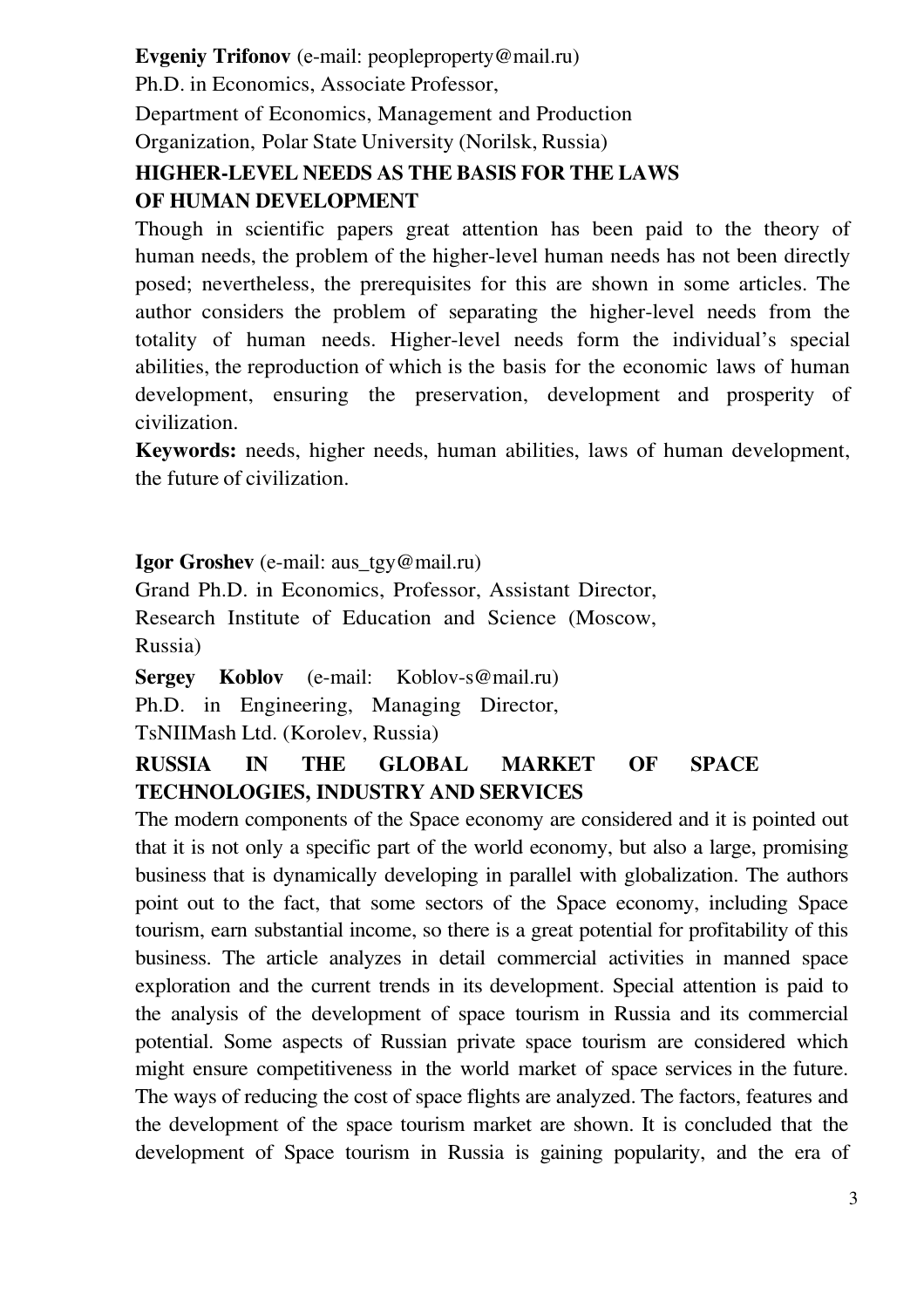space technologies, industry and services will develop intensively, providing humanity with the opportunity to explore outer space.

**Keywords:** Space, Space tourism, Space technologies, tourist products, Roscosmos, Space economy, world market, potential, competitiveness, Space services, Russia.

#### **David Petrosyan** (e-mail: pet\_dav@mail.ru)

Grand Ph.D. in Economics, Professor, Head of Department, Department of Strategic Research of Innovative Development,

Joint Stock Company "Institute of Regional Economic Researc" (Moscow, Russia)

### **Valery Bezpalov** (е-mail: valerib1@yandex.ru)

Grand Ph.D. in Economics, Associate Professor, Department of National and Regional Economics, Plekhanov Russian University of Economics (Moscow, Russia)

**Alla Stolyarova** (е-mail: stolyarova2011@mail.ru) Grand Ph.D. in Economics, Associate Professor, Department of Management and Economics, State Social and Humanitarian University (Kolomna, Russia)

**Leyla Botasheva** (е-mail: leilushka@bk.ru)

Ph.D. in Economics, Associate Professor,

Department of Accounting, North Caucasus State Academy (Cherkessk, Russia)

## **DESTRUCTIVE SOFT FACTORS INFLUENCING SOCIAL SECURITY**

Fostering spiritual development of everyone and improving the quality of life is both the goal and the most important condition for ensuring social security and the economic growth of the nation. With that in mind, an approach to reforming Russian economy is proposed based on research and reducing the influence of many destructive factors of post-industrial development that contribute to a decrease in social security. The author considers poorly researched soft factors, both economic and managerial, that contribute to reducing social security: destructive phenomena in the institutional system of the national economy, economic exploitation, economic selfishness, distortions of social justice, and malfunctions in the educational system.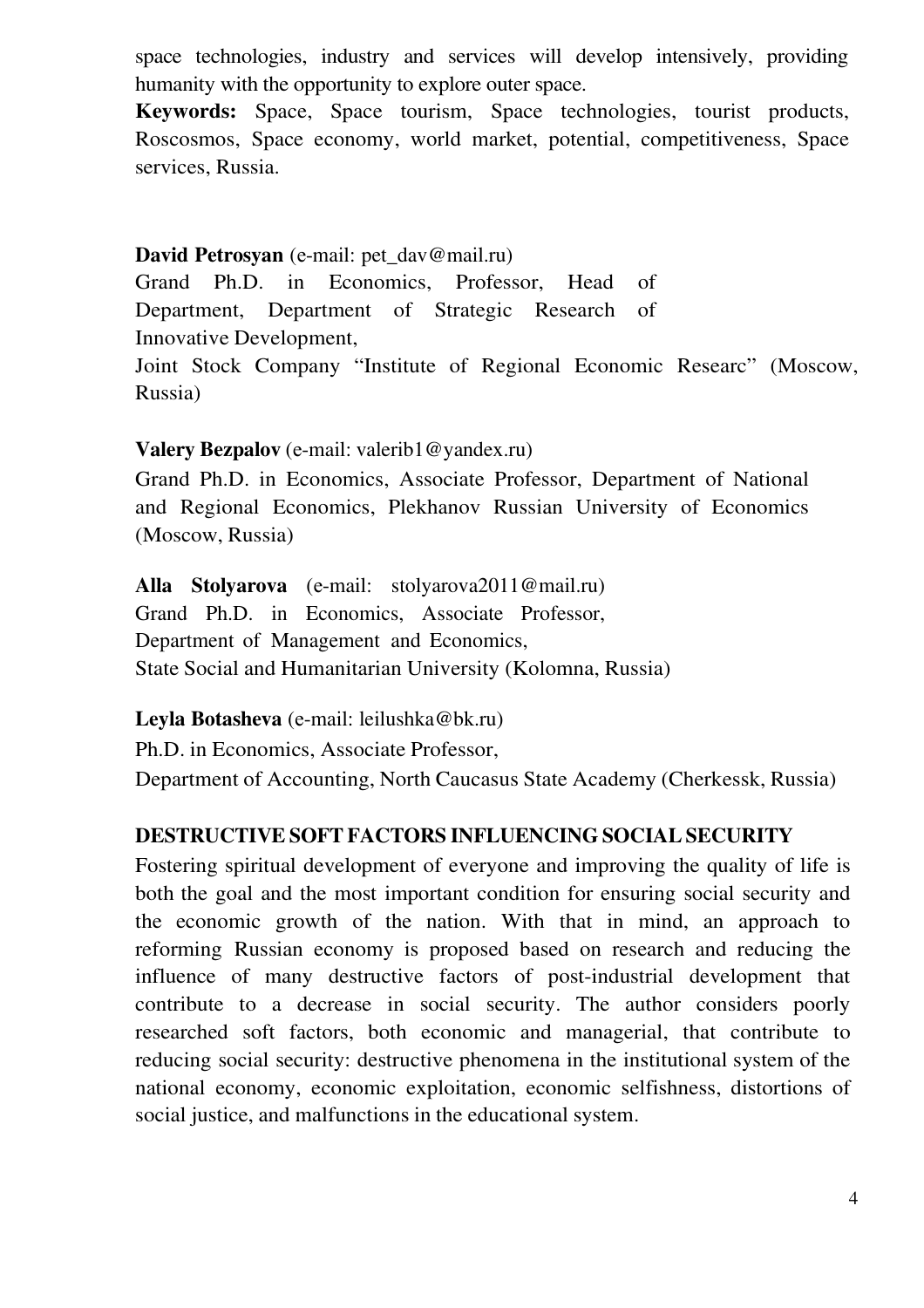**Keywords:** social security, humanistic economy, destructive soft-factors, institutional system, economic exploitation, economic selfishness, social justice, educational system.

**Vasily Dadalko** (е-mail: antikrizis1@bk.ru) Grand Ph.D. in Economics, Professor,

Full Member (Academician) of the Academy of Military Sciences of the Russian Federation (Moscow, Russia)

**Igor Krylov** (е-mail: tt165@mail.ru)

Grand PhD in Technical Science, Professor of the Joint-stock company «Elektrozavod» (Moscow, Russia)

**Sergey Sidorenko** (е-mail:sera-1968@mail.ru) Grand Ph.D. in Economics, Professor, Russian Academy of Sciences (Moscow, Russia)

**Gennady Tchumak** (е-mail: 7371562@list.ru) PhD in Technical Sciences, PhD in Technical Science, Deputy Director of the NGO «Research Institute for Development and Security» (Minsk, Belarus)

# **ON SOME ISSUES OF DIGITALIZING PRODUCTION IN THE COURSE OF TRANSITION TO INDUSTRY 4.0**

The authors point to the current trends in the development of society, revealed by globalization: stratification of the population by income, the formation of economically developed centers and economic periphery, the dominance of developed countries over developing ones. The article discusses the advantages and disadvantages of the concepts of technological superiority; it is emphasized that the concept of catch-up development allows saving resources in the process of modernizing production, but leads to a technological lag. Therefore, during the transition to the advanced development, the need for the consistent infrastructure becomes urgent, offering opportunities for the commercialization of new developments, and financing projects of competitive high-tech industries.

The stages of technological modernization and transition to the «Industry 4.0» production standard are considered and several examples of the implementation of products accompanying the production of transformers are proposed. The conclusion is drawn: in the mode of catching-up development, it is necessary to concentrate resources for modernization and improvement of